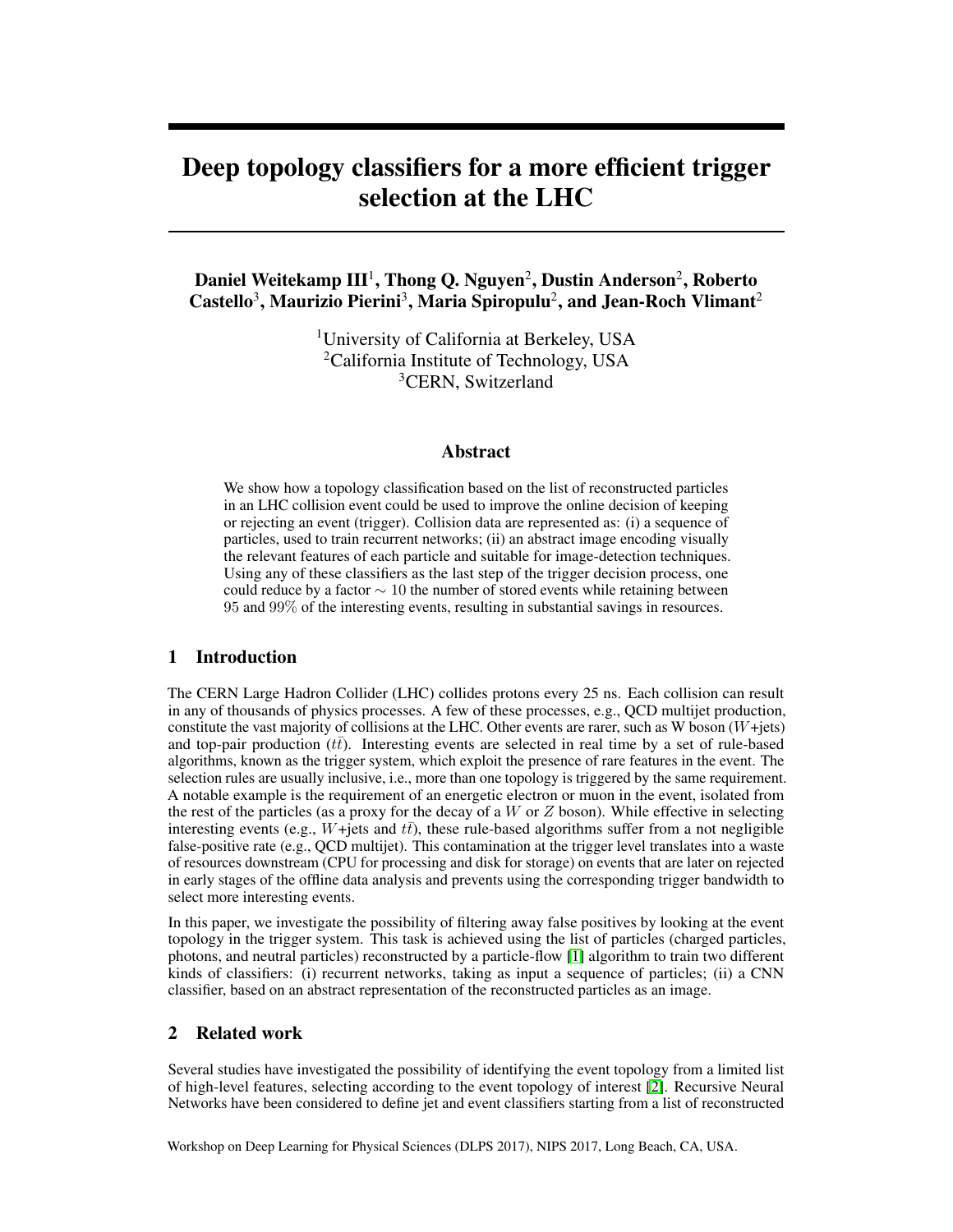particle momenta [\[3\]](#page-4-0). Recently, it was proposed to represent events as abstract images where reconstructed physics objects (jets, in that case) are represented as geometric shapes whose size reflects the energy of the particle [\[4\]](#page-4-1), as a possible solution to image sparsity and irregularities in the detector geometry. We generalize this approach to work with the full list of particles.

### 3 Dataset

We consider proton-proton collision events similar to those produced at the LHC, with a center-ofmass energy of 13 TeV and no additional proton-proton interaction per beam crossing. Synthetic data corresponding to W+jets,  $t\bar{t}$  and QCD are generated using the PYTHIA8 [\[5\]](#page-4-2) event generation package. The generated sample is processed with the DELPHES [\[6\]](#page-4-3) package, which applies a parametric model of a detector response. The default DELPHES CMS card is used, running the particle-flow reconstruction algorithm distributed with DELPHES. The list of the reconstructed particle four-momenta is obtained, the reconstructed particles being classified as charged particles, photons, and neutral hadrons.

For each particle  $q$ , the following information is given: (i) The particle four-momentum in Cartesian coordinates (E,  $p_X$ ,  $p_Y$ ,  $p_Z$ ); (ii) The particle three-momentum in cylindrical coordinates: the transverse momentum  $p_T$ , the azimuthal angle  $\phi$  and the pseudorapidity  $\eta$ , defined as  $-\log(\tan \frac{\theta}{2})$ (where  $\theta$  is the polar angle); (iii) For the charged particles, the Cartesian coordinates  $(X, Y, Z)$ of the particle origin. For all other particles, zero padding is used to fill these entries; (iv) The electro-magnetic charge; (v) The particle isolation with respect to charged particles (ChISO), photons (GammaISO), or neutral particles (NeuISO). For each particle class, the isolation is quantified as ISO =  $\frac{\Sigma_{p\neq q}p_T^p}{p_T^q}$ , where the sum extends over all the particles of that class with distance  $\Delta R$  =  $\sqrt{(\Delta \eta)^2 + (\Delta \phi)^2}$  < 0.3 from the particle q. The particle identity (electron, muon, photon, charged hadron or neutral hadron) is represented through a one-hot encoding.

Events are filtered requiring the presence of one isolated electron or muon with transverse momentum  $p_T > 25$  GeV and particle-based isolation ChISO + GammaISO + NeuISO < 0.3. This lepton is the first entry of the list of particles for each event. To avoid double counting of this lepton as a charged particle, each charged particle q is required to have  $\Delta R(q, \ell)$ >0.0001. This baseline selection, which follows the typical requirements of an inclusive single-lepton trigger algorithm, accepts  $\sim 130$ multijet events and  $\sim 110 W +$ jets events for every  $t\bar{t}$  event. It is then a very inefficient selection to select tt events. This paper describes a more efficient strategy to select tt events, an example that could be generalized to other topologies.

All particles are ranked in decreasing value of their  $p_T$ . For each event, besides the isolated electron or muon, we store: the first 450 charged particles, the first 150 photons, and the first 200 neutral hadrons. This correspond to a total of 801 particles per event, each characterized by 19 features.

To feed these particles into a recurrent network, particles are ordered according to their increasing or decreasing distance from the isolated lepton. Different physics-inspired metrics are considered to quantify the distance ( $\Delta R$ ,  $\Delta \phi$ ,  $\Delta \eta$ ,  $k_T$  [\[7\]](#page-4-4), or anti- $k_T$  [\[8\]](#page-4-5)). The best results are obtained using the  $\Delta R$  decreasing distance ordering.

Events are also represented as abstract images in the  $(\eta, \phi)$  plane. Each particle is represented as a semi-transparent (30% blending) geometric shape, centered at its  $(\eta, \phi)$  coordinates and with size proportional to  $\log p_T$ , using the scikit-image library [\[9\]](#page-4-6). The image size and colors are uniquely associated to one of the particle classes: (i) green pentagons for the selected electron or muon; (ii) blue triangles for photons; (iii) red squares for charged hadrons; (iv) yellow circles for neutral hadrons. The missing transverse energy in the event is represented as a black circle. The image is then translated into an RGB array of size 3x500x314. An example of this event representation is shown in Fig. [1.](#page-2-0)

## 4 Recursive classifiers

We use the long term memory capable RNNs to aggregate the input sequence of particle flow candidate features into a fixed size encoding. The fixed encoding is fed into a fully connected layer with 3 softmax activated nodes. The LSTM [\[10\]](#page-4-7) and GRU [\[11\]](#page-4-8) models utilize the KERAS [\[12\]](#page-4-9) defaults of a tanh activation, with hard-sigmoid inner activation. Since the list of particle flow candidates is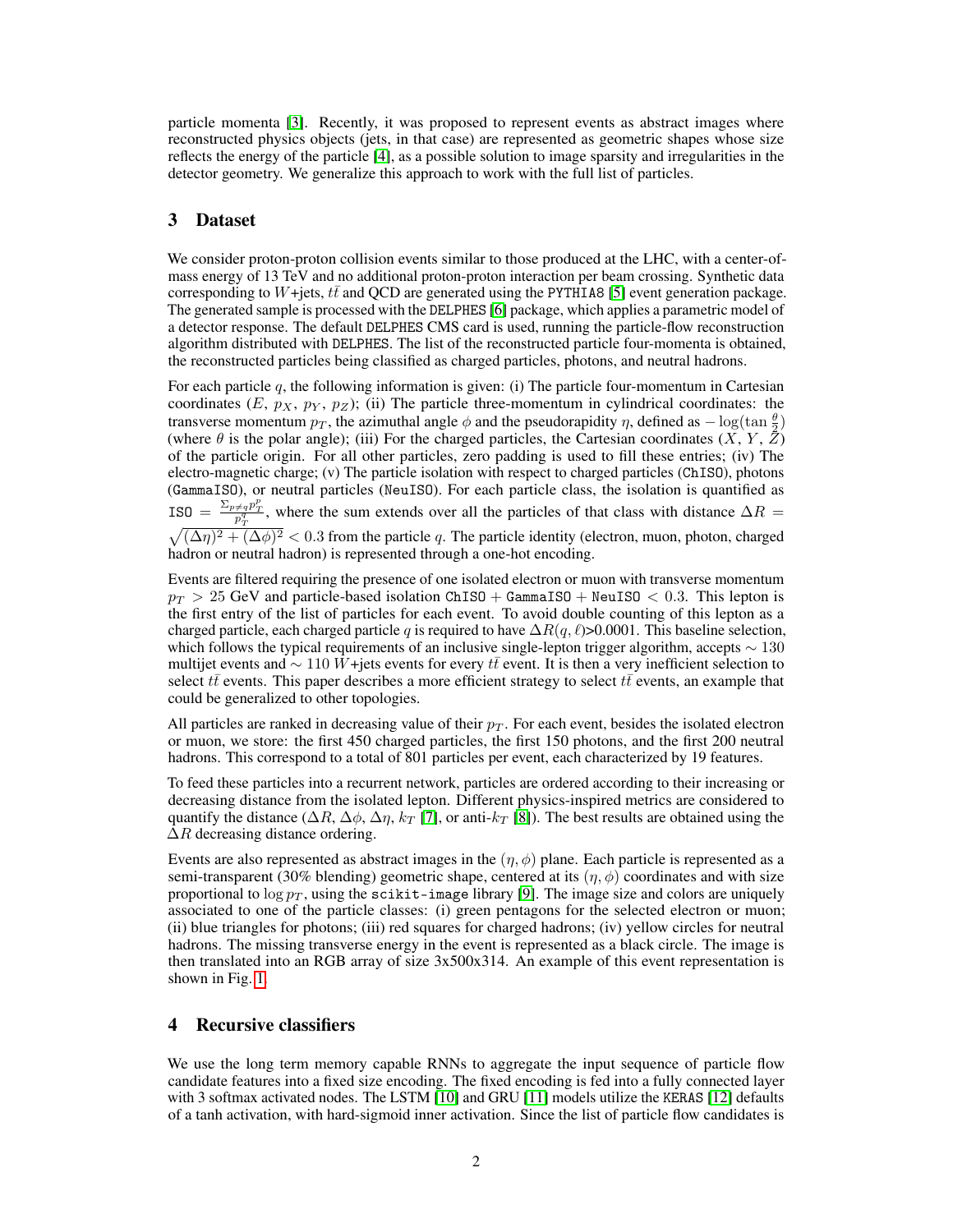

Figure 1: Example of a  $t\bar{t}$  event, represented as an abstract image.

<span id="page-2-0"></span>of variable sizes, the zero padded entries at the end of each list is masked at the beginning of the network. Additionally we normalize the data at training time so that each feature has zero mean and unit standard deviation.

The network training is performed in KERAS, using THEANO [\[13\]](#page-4-10) as a back-end. For each network training we utilize early stopping with a patience of 8 epochs and a hard cap of 100 epochs. Training a single model takes roughly 12-24 hours over the course of 30-80 epochs on a single GeForce GTX 1080 GPU. The best internal width of the recurrent layers was determined by K-fold cross validation for each width trained on a different K-fold subsets of the training set each totaling 300,000 events. We found that for LSTMs a fixed width of 50 gave the best overall, and so in the interest of achieving the best validation performance we proceeded with this width. We tested the effects of the network architecture (GRU or LSTM) on the classification performance. In general, the GRU architecture out-performed the LSTM architecture, and we found that standardizing the particle features improved the results further.

## 5 CNN classifier

To classify events represented as abstract images, we use a CNN-based Densely Connected Con-volutional Network (DenseNet) [\[14\]](#page-4-11) model. The architecture of a DenseNet model consists of  $n$ densely connected *dense blocks*. Each block contains k sets of a batch normalization layer, a 3x3 convolutional layer, and an optional dropout layer with rate  $d$ . In between the dense blocks are *transition layers*, each of which includes a batch normalization layer, a 1x1 convolutional layer, an optional dropout layer with rate  $d$ , and a 2x2 average pooling layer. The input is fed into a convolutional layer with  $f$  output channels before entering the first dense block. A global average pooling is performed at the end of the last dense block, followed by a softmax classifier. In our experiment, we choose number of dense blocks  $n = 2$ ,  $k = 3$ , dropout rate  $d = 0.5$ , and  $f = 12$ . We also replace the rectified linear units as the activation function of the batch normalization layers with the exponential linear units (ELUs) [\[15\]](#page-4-12).

The training setup is similar to that of the recurrent networks of the previous section. The training is performed using the Adam optimizer [\[16\]](#page-4-13) with learning rate  $10^{-3}$  for 50 epochs. The checkpoint of the best epoch is used as the starting point of another 20-epoch long training, with learning rate reduced by a factor ten. This last operation is then repeated to obtain the optimal model.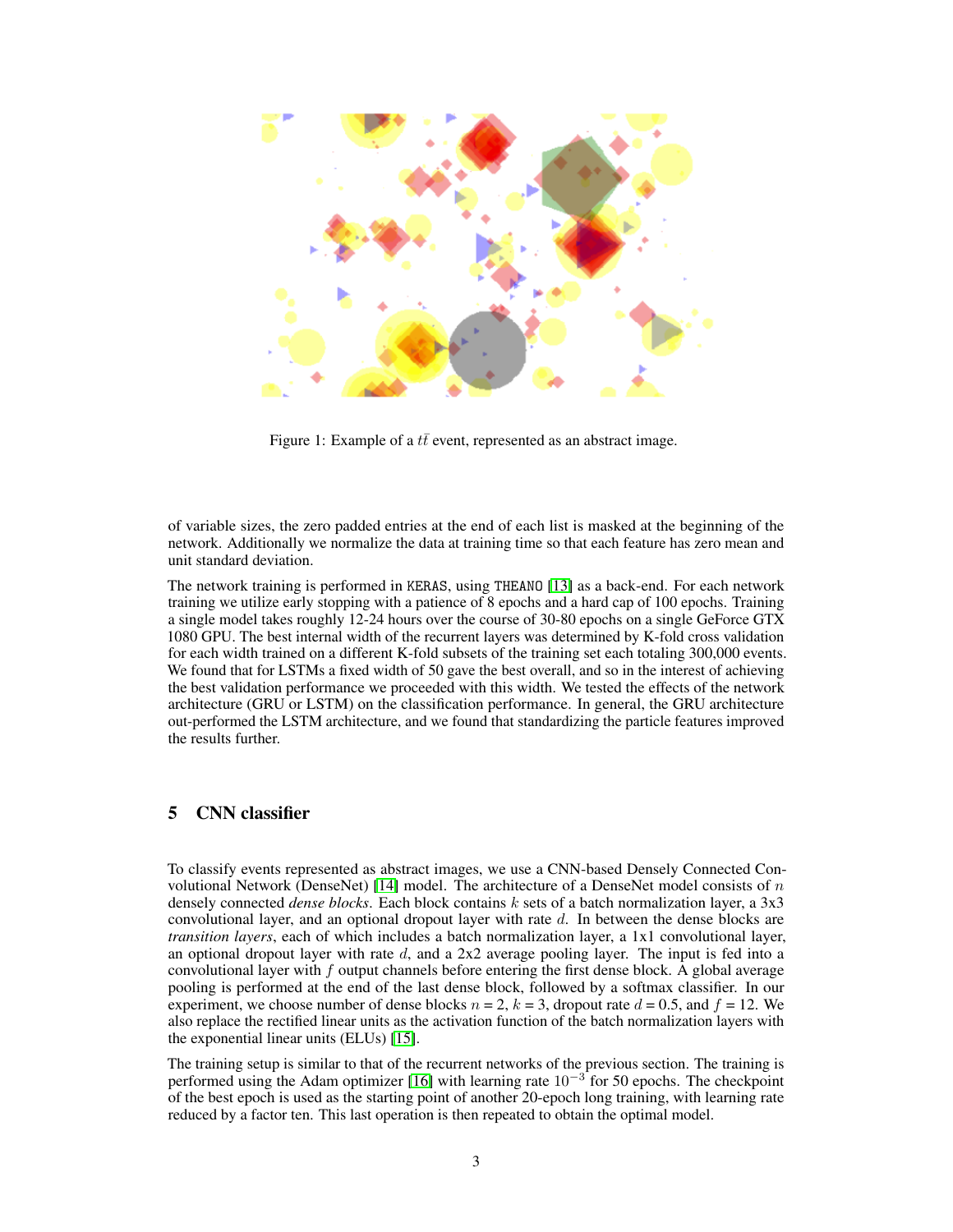## 6 Results

A comparison of the ROC curves for the three classifiers are shown in Fig. [2.](#page-3-2) The recursive classifiers select 99% of the  $t\bar{t}$  events in the sample, reducing the QCD multijet and W+jets contamination to 8.6% of the original values. The DenseNet classifier allows to retain 90% of the  $t\bar{t}$  events for a comparable false-positive rate.



<span id="page-3-2"></span>Figure 2: ROC curves for the classifiers described in the paper.

Considering that  $\sim 30\%$  of the trigger bandwidth and disk resources are allocated to inclusive singlelepton triggers, adding a classifier like the one presented here for each event topology could allow to save a considerable amount of the total resources, which could then be used to reduce the applied thresholds of rule-based algorithms or to implement new trigger algorithms for new topologies.

## 7 Conclusion

We show how deep neural networks can be used to train a topology classifier for LHC collision events, associating the list of reconstructed particles to the process that originated them. Such an application could be used to reduce the amount of unwanted events currently accepted in the trigger system of the LHC experiments. On single-lepton events, it would be possible to suppress by an order of magnitude the background from QCD multijet events while retaining  $> 90\%$  of the interesting events. The savings in resources (disk and bandwidth) could be used to extent the physics program of the ATLAS and CMS experiments.

## 8 Acknowledgments

This project is partially supported by the United States Department of Energy, Office of High Energy Physics Research under Caltech Contract No. DE-SC0011925. JR is partially supported by the Office of High Energy Physics HEP-Computation. MS is grateful to Caltech and the Kavli Foundation for their support of undergraduate student research in cross-cutting areas of machine learning and domain sciences.

## References

- <span id="page-3-0"></span>[1] CMS Collaboration, A. Sirunyan, A. Tumasyan, W. Adam, et al., *Particle-flow reconstruction and global event description with the cms detector*, *Journal of Instrumentation* 12 (2017), no. 10 P10003.
- <span id="page-3-1"></span>[2] P. Baldi, P. Sadowski, and D. Whiteson, *Searching for exotic particles in high-energy physics with deep learning*, *Nature Communication* 5 (07, 2014) 4308.